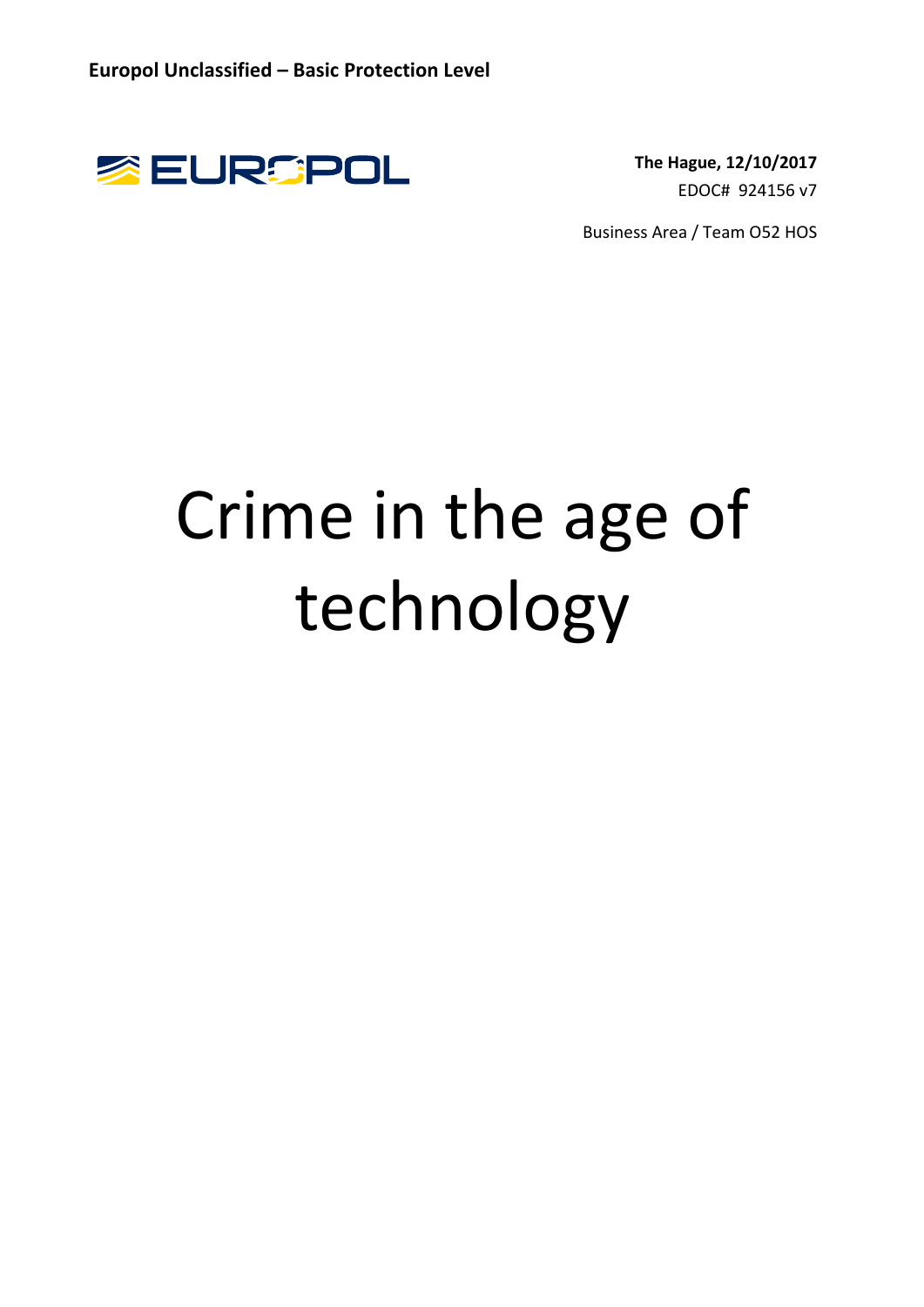# **Table of Contents**

| 1. |  |  |
|----|--|--|
| 2. |  |  |
|    |  |  |
|    |  |  |
|    |  |  |
|    |  |  |
| 3. |  |  |
|    |  |  |
| 4. |  |  |
| 5. |  |  |
|    |  |  |
| 6. |  |  |
| 7. |  |  |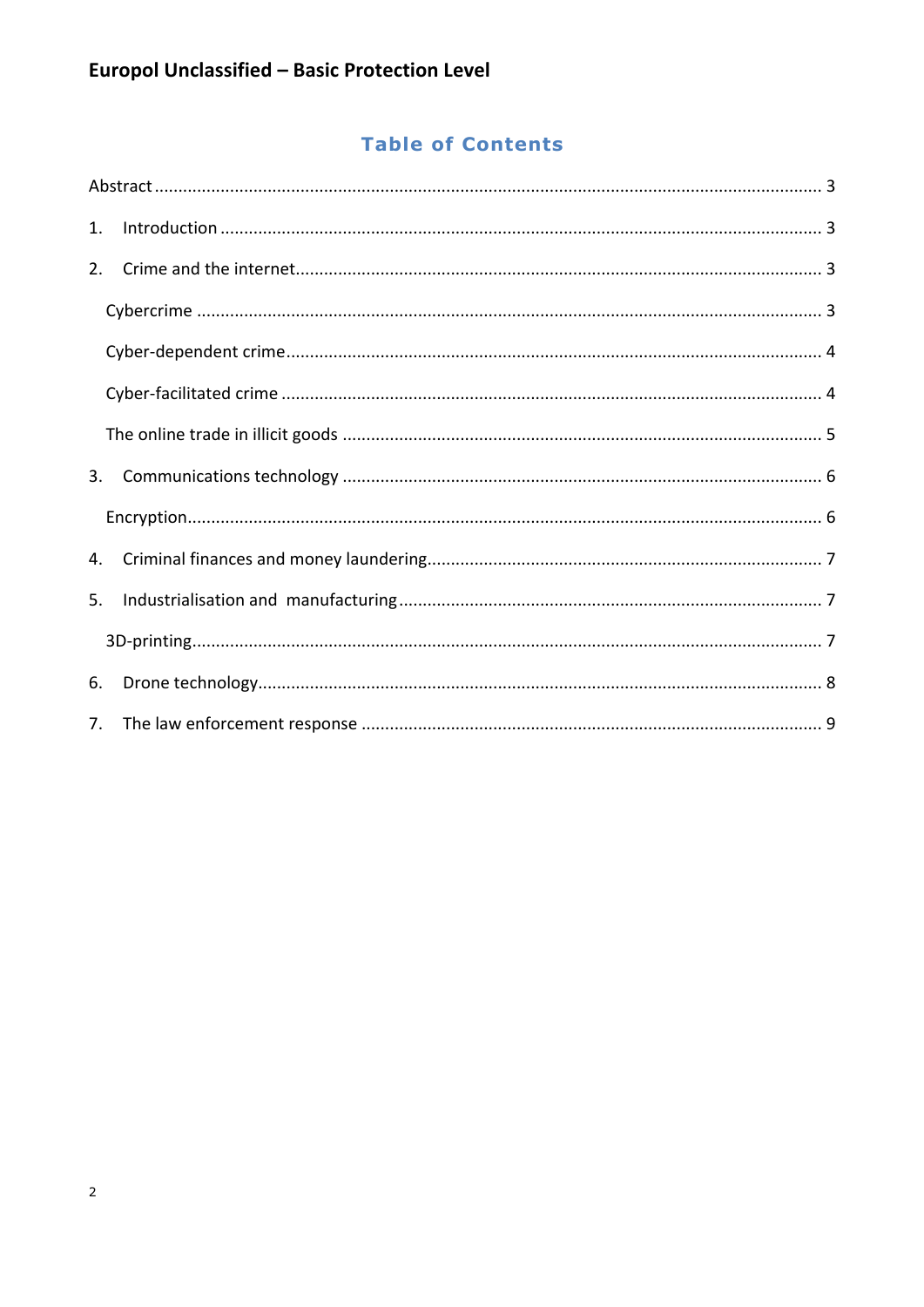## **Abstract**

The serious and organised crime landscape in the EU has changed drastically in the past years - in *large* part due to advancements in technology. Criminals quickly adopt and integrate new *technologies into their modi operandi or build brand-new business models around them. The use of* new technologies by organised crime groups (OCGs) has an impact on criminal activities across the spectrum of serious and organised crime. This includes developments online, such as the expansion of online trade and widespread availability of encrypted communication channels, as well as other aspects of technological innovation such as more accessible and cheaper drone technology, and *advanced printing technologies. Technology has become a key component of most, if not all, criminal activities carried out by OCGs in the EU and has afforded organised crime with an unprecedented degree of flexibility.* 

## **1. Introduction**

Serious and organised crime is a key threat to the security of the EU. Criminal groups and individual criminals continue to generate multi-billion euro profits from their activities in the EU each year. Some parts of the serious and organised crime landscape in the EU have changed drastically in recent years  $-$  in large part due to advancements in technology that have had a profound impact on the wider society and economy. While these advances have provided great benefit to society in general, they are often used, abused, or exploited for criminal intent. Technology is therefore now a key component of most, if not all, criminal activities carried out by criminal groups in the EU and has afforded organised crime with an unprecedented degree of flexibility. This flexibility is particularly apparent in the ease with which criminals adapt to changes in society. The vital role of technology for organised crime is clearly reflected in both the SOCTA 2017 and IOCTA 2017. The range and variety of technological advances that can be exploited by criminals is extensive, this article will therefore focus on some of the more noteworthy.

## **2. Crime and the internet**

While many technological advances play an important role in a wide range of criminal activities, none has likely had greater impact or influence than the internet. Just as internet can be used to enhance and augment the daily lives of everyday citizens, and the functioning of businesses and services, it has not only given rise to a completely new form of crime, but can facilitate or assist criminality across almost all other crime areas.

The internet is of course fundamentally a source of information, and an environment where communities of like-minded individuals can meet. The list of information that could be used to assist criminals is essentially endless, but key examples include access to detailed map data, including satellite and street-views for reconnaissance, shipping routes and schedules, tutorials, guides and recipes for drugs or explosives, and tips on operational security.

#### **Cybercrime**

Cybercrime is a global phenomenon, and is as borderless as the internet itself. The attack surface continues to grow as society becomes increasingly digitised, with more citizens, businesses, public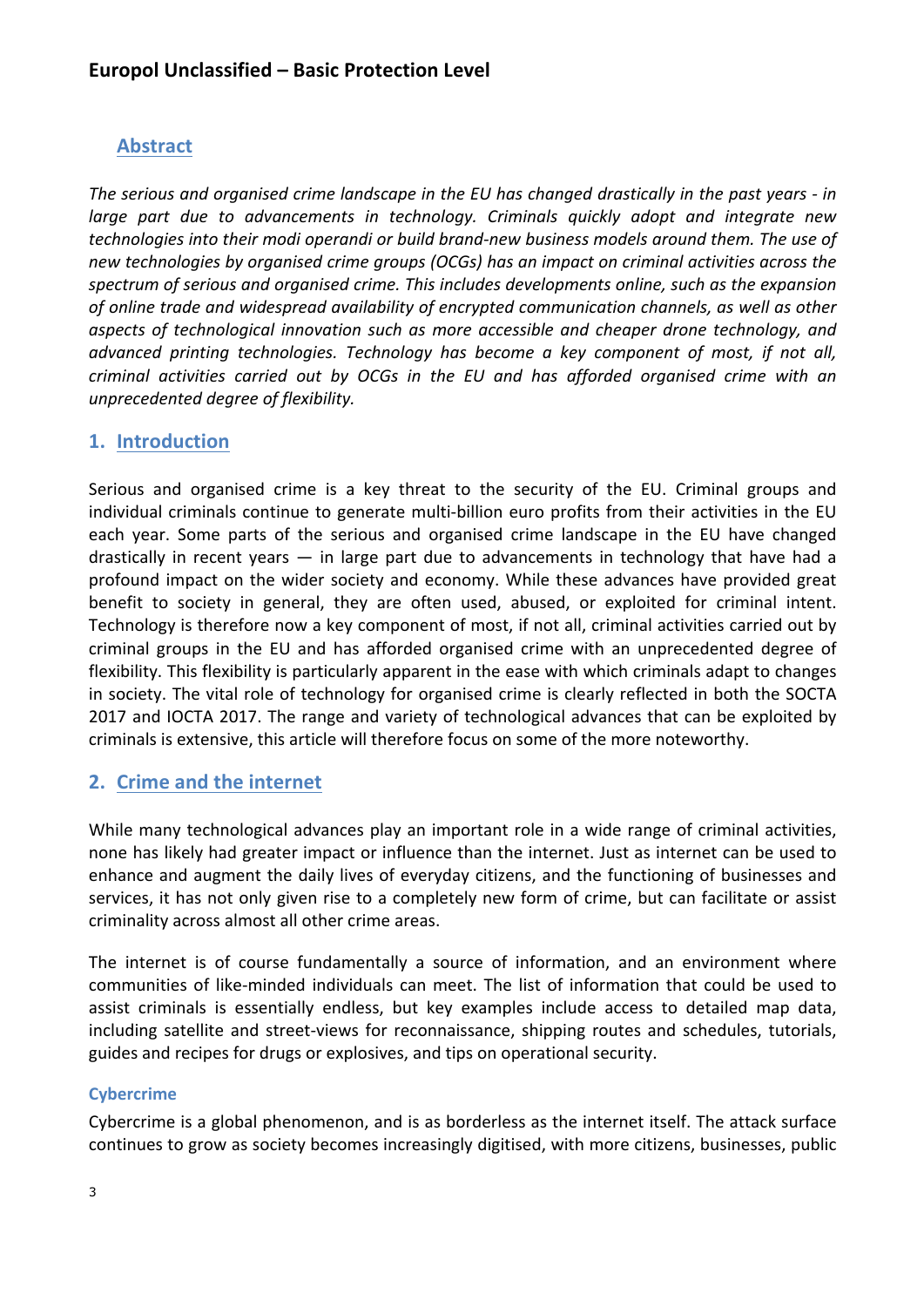services and devices connecting to the internet. Moreover, the potential for one attacker to affect many victims is scaling exponentially. The term 'cybercrime' encompasses a broad range of different criminal threats however. The most threatening aspects of cybercrime involve crimes such as the distribution of **ransomware** and other **malware**, **fraud involving non-cash payments** and the **online trade in child sexual exploitation material**.

#### **Cyber-dependent crime**

Cyber-dependent crime can be defined as any crime that can only be committed using computers, computer networks or other forms of information communication technology (ICT). In essence, without the internet these crimes could not be committed. It includes such activity as the creation and spread of malware, hacking to steal sensitive personal or industry data and denial of service attacks to cause reputational damage.

A mature Crime-as-a-Service business model underpins cybercrime and provides easy access to tools and services across the entire spectrum of cyber-criminality, from entry-level to top-tier actors, or any other party, including those with other motivations such as hacktivists or even terrorists. The development and distribution of malware continues to be the cornerstone for the majority of cybercrime. Information-stealing malware, such as banking Trojans, represent a significant threat, although ransomware has become the leading malware in terms of threat and impact, as demonstrated by with the scale of the WannaCry and NotPetya attacks of mid-2017. Network intrusions that result in unlawful access to or disclosure of private data (data breaches) or intellectual property are growing in frequency and scale, with hundreds of millions of records compromised globally each year.

Cybercrime continues to expand in scope and impact. Digital economies and societies are an attractive target for cybercriminals. Technological innovation holds exciting prospects for businesses and citizens alike, but also creates new attack vectors for those criminals seeking to capitalise on these developments. Increasing internet connectivity by citizens, businesses and the public sector, along with the exponentially growing number of connected devices and sensors as part of the Internet of Things is creating new opportunities for cybercriminals.

#### **Cyber-facilitated crime**

Cyber-facilitated crimes are crimes which can be conducted either online or offline. The role played by the internet is to increase the scale, geographic scope, and speed of these crimes. **Online child sexual exploitation** epitomises the worst aspects of cyber-facilitated crime. The hands-on abuse of vulnerable minors occurs very much in the real world, but it is captured, shared, distributed, encouraged and even directed over the internet. The internet provides offenders and potential offenders with an environment in which they can operate with an enhanced level of safety and anonymity; where they can research, target, and groom minors for abuse. Moreover, the Darknet hosts a growing number of forums dedicated specifically to the production, sharing and distribution of child sexual exploitation material. The internet additionally offers a wide range of internet-based applications, such as Peer-to-peer file sharing, and secure data storage, which facilitate this crime.

**Fraud involving non-cash payments** is an ever-present threat. Many aspects of this crime area are highly organised, highly specialised, and constantly evolving to adapt to both industry measures to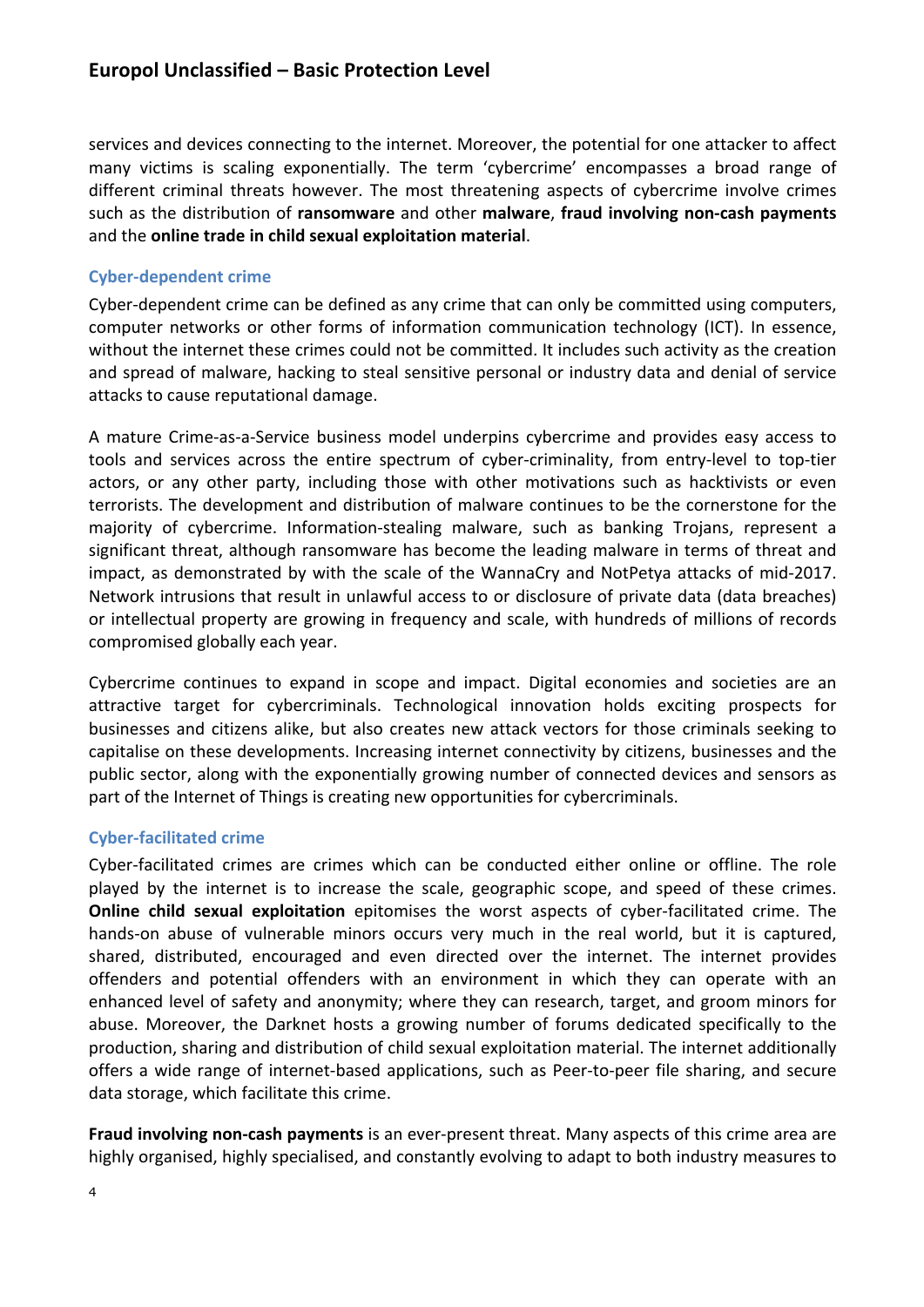combat it, and new payment technologies. This crime priority is divided into two, relatively distinct crime areas: card-not-present (CNP) fraud, which occurs largely online and card-present fraud, which typically occurs at retail outlets and ATMs.

Fuelled by the availability of compromised card data stemming from data breaches, phishing and malware, the fraudulent use of compromised card data to make purchases online continues to plague the e-commerce industry. The retail sector is predictably one of the hardest sectors hit; however, airline ticket fraud continues to have a high impact and priority across Europe. Fraud relating to accommodation (e.g. hotels booked using compromised cards) is on the increase. Both individuals and OCGs are involved in this type of activity. Where OCGs are involved, this crime is often linked to other crimes such as trafficking in human beings (THB) or drugs, and illegal immigration – crimes where transport and temporary accommodation is required to facilitate the criminal activity.

Technology is also providing criminals with new methods of intrusion into ATMs and similar systems. By drilling or burning small holes into an ATM at case in order to reach the ATM's computer hardware components. The attackers use this access to control the ATM's operating system and force it to dispense cash.

Criminal groups involved in the theft of motor vehicles increasingly rely on high tech tools to gain access to vehicles and to overcome security measures. Information on how to overcome car security systems can be easily accessed via online messaging boards and websites. As vehicles increasingly rely on keyless entry systems and other new technologies to aid navigation, driving and entertainment, this trend is set to intensify over the coming years.

#### **The online trade in illicit goods**

Online platforms operating in the legal economy have had a profound impact on business models, shopping experiences and customer expectations. The multiplication of sales platforms makes online trade easier, more accessible and cheaper. This development has been mirrored in the online trade in **illicit goods and services** as criminals, like legitimate traders, seek opportunities to grow their businesses. Illicit online markets, both on the surface web and Darknet, provide criminal vendors the opportunity to purvey all manner of illicit commodities. Many of these illicit goods, such as cybercrime toolkits or fake documents, are key enablers for further criminality.

The **drugs market** is undoubtedly the largest criminal market on the Darknet, offering almost every class of drug for worldwide dispatch. Earlier this year, the now defunct AlphaBay, one of the largest Darknet markets, had over 250 000 separate listings for drugs, accounting for almost 68% of all listings. 30% of the drugs listings related to Class A drugs. Prior to this year's law enforcement action, some studies suggest that the total monthly drugs revenue of the top eight Darknet markets ranged between EUR 10.6 million and EUR 18.7 million, when prescription drugs, alcohol and tobacco were excluded.

Infringements of **intellectual property rights (IPR)** are a widespread and ever-increasing worldwide phenomenon, exacerbated by online markets. The impact of counterfeiting is high in the European Union, with counterfeit and pirated products amounting to up to 5% of imports. Most counterfeit products can be sold on the surface web, being presented as (or mixed with)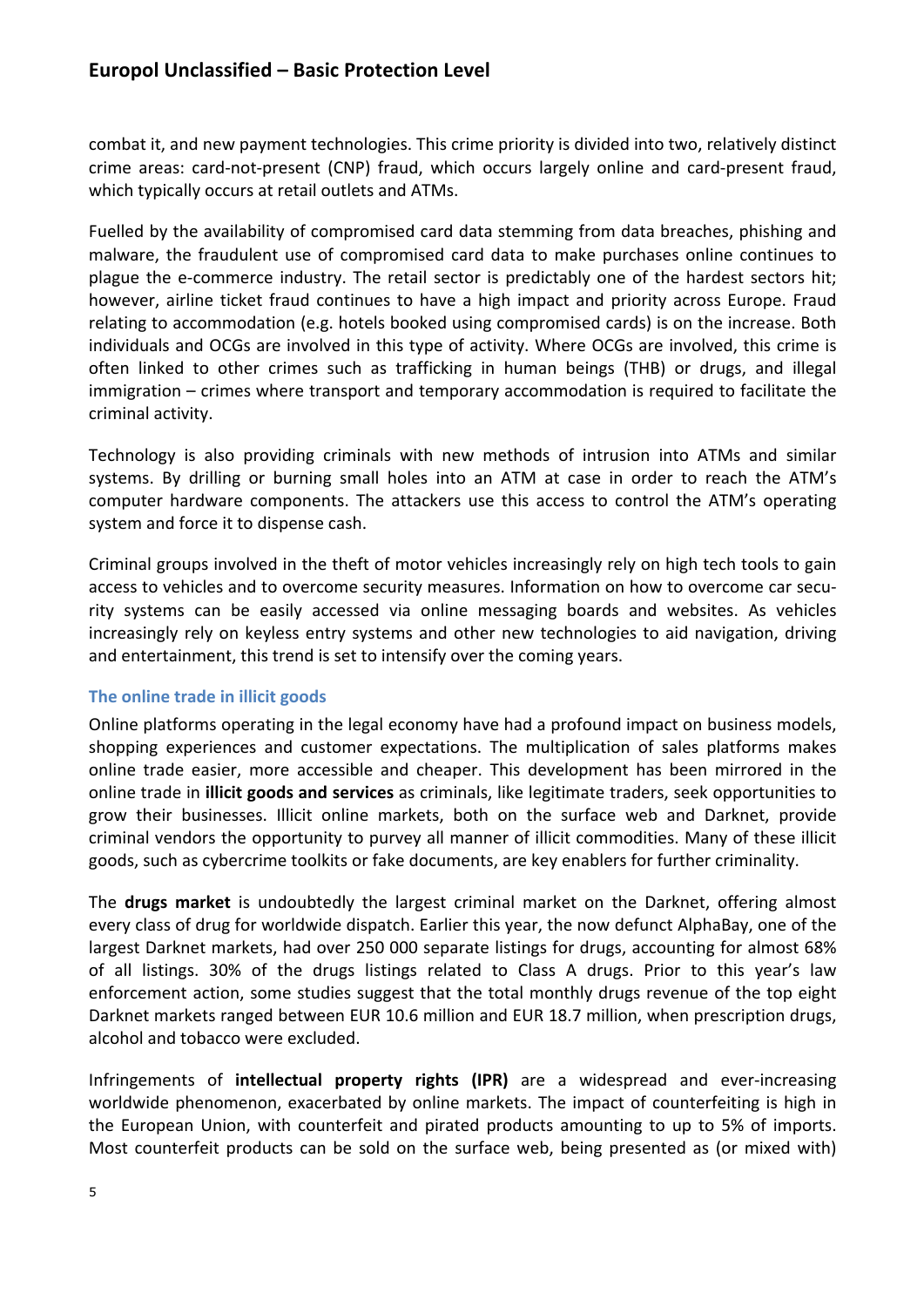genuine products. Sale of counterfeit products on the Darknet tends to relate to those commodities that are explicitly illegal, such as counterfeit bank notes and fake ID documents.

Compromised **data** is another key commodity commonly traded online, and subsequently used for the furtherance of fraud. Typically, this is financial data such as compromised payment card data or bank account logins. However, any data that could be exploited to commit fraud or other crimes is also readily available for sale. This includes everything from lists of full personal details and scanned documents to email lists and online account logins.

Firearms are increasingly traded on online platforms including Darknet marketplaces. Both individual criminals and OCGs can obtain illegal firearms via these markets. This online trade allows individuals with no or limited connections to organised crime to procure firearms. Given the number of terrorist attacks throughout 2016/2017, the potential easy availability of firearms and explosives is a worrying trend.

#### **3. Communications technology**

There have been many developments in communications technology in the last few decades innovations that have vastly improved the availability, speed, range, and security of channels of communication. In parallel with this are developments in the devices through which these channels operate. As an example, the modern mobile phone is not simply a telephone, but a fully functional, internet-enabled computer. The internet, coupled with almost ubiquitous access via smart devices has spawned a myriad of communication applications and options, from text-based instant messaging to Voice-over-internet protocols (VoIP) and live video streaming.

Criminals make use of all and every communication channel available, not just for their own internal communication, but also to contact potential victims, which modern technology allows them to do in unprecedented numbers. For example, email can be used for phishing campaigns or to distribute malware, and social media can be used to find and groom victims for online child abuse.

Law enforcement is witnessing a transition into the use of secure apps and other services by criminals across all crime areas. The majority of the apps used are the everyday brand names popular with the general populace. As not only these applications, but also the devices they operate on, become increasingly secure, incorporating end-to-end encryption for example, they are readily adopted by criminals seeking reliable, secure communications. This creates additional challenges for law enforcement as it renders many traditional investigative techniques, such as wire-tapping, ineffective.

#### **Encryption**

While the use of encryption is increasingly important to private citizens and industry for protecting their data, thereby denying it to criminals who desire it for criminal purposes, the growing use of legitimate anonymity and encryption services by criminals and other malicious actors poses a serious impediment to the detection, investigation and prosecution of crime. This is pertinent across all crime areas, including terrorism.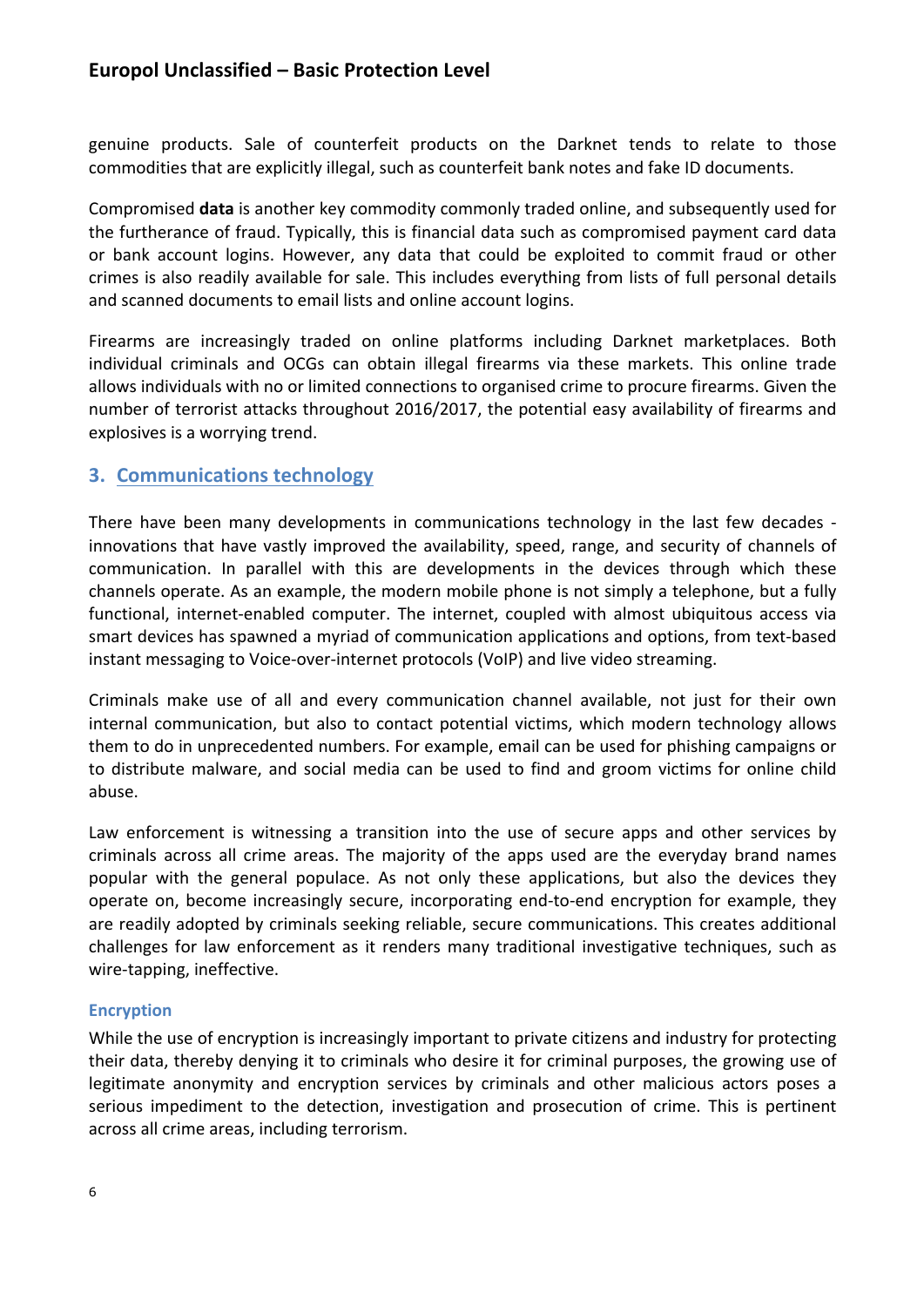# **4. Criminal finances and money laundering**

Criminal finance has benefitted greatly from technological innovation such as the shift to online solutions for most financial services provided for the legitimate economy. The emergence of new forms of payment such as cryptocurrencies and the appearance of a plethora of highly diverse and often difficult to regulate online payment and banking platforms has afforded criminals with new ways of financing and expanding their criminal businesses. The rapid processing of transactions across multiple jurisdictions and the proliferation of encryption and anonymisation tools represent some of the most significant obstacles encountered in increasingly complex and technically demanding financial investigations.

Sitting largely outside the regulated financial sector, cryptocurrencies are increasingly exploited by criminals. For the past few years, this has almost universally meant Bitcoin, the criminal abuse of which has grown in parallel with its general adoption and legitimate use. It is the most commonly used currency for criminal-to-criminal payments within cybercrime, for example when purchasing or renting cybercrime tools or services on the digital underground. It is the *only* currency accepted on most Darknet marketplaces and automated card shops, and is the currency required by almost all of today's ransomware and DDoS extortion demands. There are also a growing number of cases where it is used for crimes outside of cyberspace, as payment for ransom in kidnappings for example.

## **5. Industrialisation and manufacturing**

Many crime areas have benefitted from developments in, or the increased availability of technology associated with manufacturing and the industrialisation of processes. One such area is the drugs market. The market for drugs remains the largest criminal market in the EU. 45% of the criminal groups active in the EU are involved in the production, trafficking or distribution of various types of drugs across Member States, generating multi-billion euro profits for the groups involved in this activity. Technical innovation and the accessibility of sophisticated equipment have allowed criminal groups to maximise production output. Large-scale cannabis cultivation sites are often maintained using professional growing equipment such as climate control systems,  $CO<sub>2</sub>$  and ozone generators. Similarly, laboratories manufacturing synthetic drugs feature advanced equipment and production lines capable of producing synthetic drugs on an industrial scale. The production, trafficking and distribution of illicit drugs remains a key threat to the EU that is only enhanced by the availability of advanced production equipment and the shift to online platforms used to trade these illicit drugs.

Other crimes that have benefited from advances in manufacturing technology are those that concern the production of other illicit commodities, such as counterfeit products, including counterfeit banknotes. Industrialisation, automating and miniaturisation have all contributed to faster and greater production of higher quality (in terms of apparent authenticity) counterfeit goods.

## **3D-printing**

One particular manufacturing technology that has demonstrated its potential for criminal abuse is that of 3D printing. Already readily available, 3D printers can print in a wide variety of materials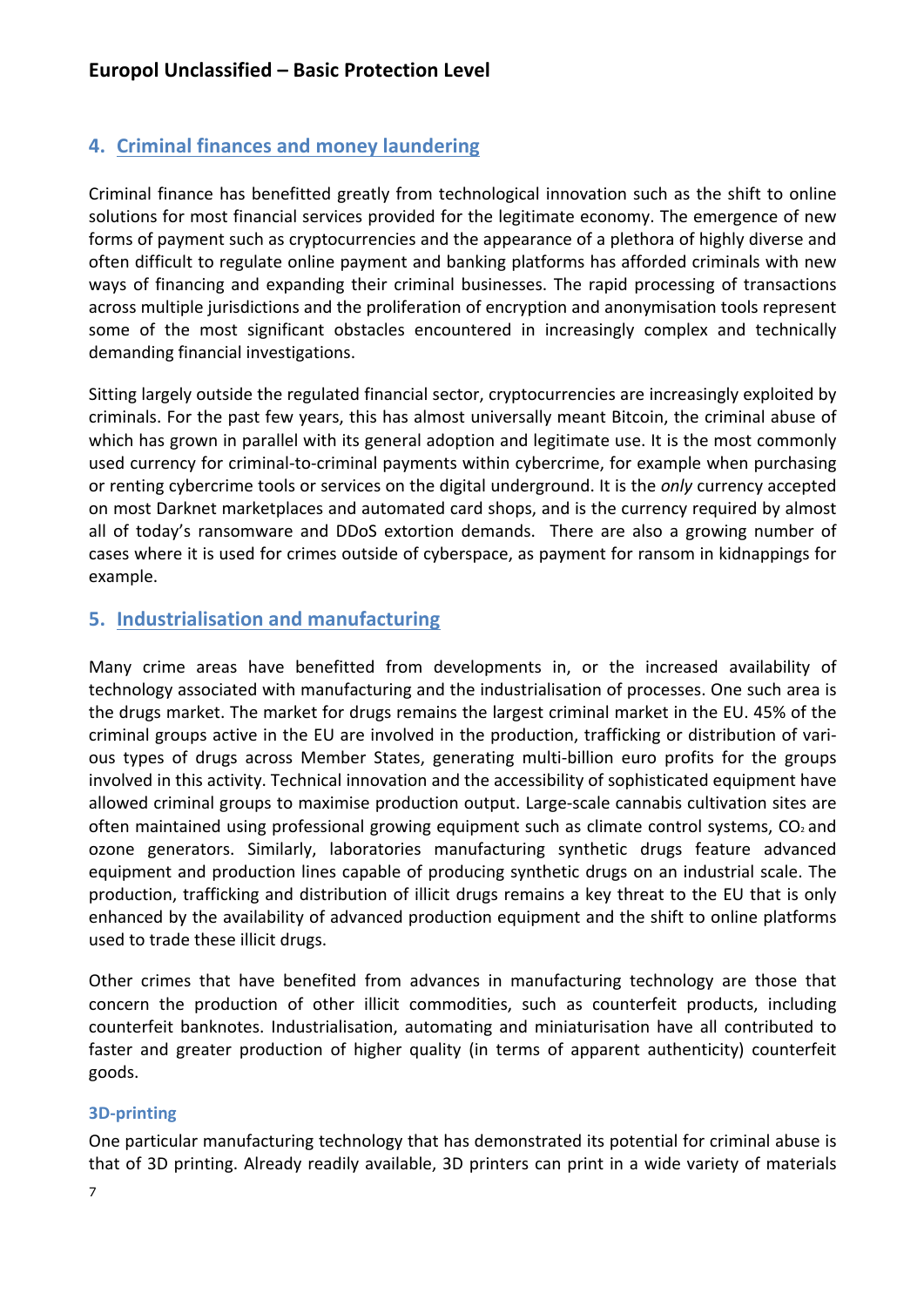including ceramics, plastic and metals. Moreover, assuming that the appropriate files can be obtained, almost any object can be printed with those materials. It is already possible to print handguns, and magazines, and as bigger printers become available, it will be possible to print larger objects. Such technology is already used by ATM skimmers to produce skimming devices and equipment (such as ATM panels). Developments in 3D printing technology have seen many consumer 3D printers hit the markets making it easier for criminals to acquire the technology they need to make the custom components required for any illicit purpose.

## **6. Drone technology**

Advances in drone technology are expected to have an impact on a number of areas of criminality - essentially any crime that could exploit a low profile mechanism of transporting or delivering illicit goods. The trafficking and distribution of drugs or other contraband are obvious examples. As drones develop greater travel distance and the ability of carrying heavier loads, as well as becoming more affordable, criminal groups involved in drug trafficking will likely invest in drone technology in order to avoid checks at border crossing points, ports and airports.

The availability of drones will open up a number of opportunities for criminals and other malicious actors. Drones will allow for reconnaissance and counter surveillance, and it has already been demonstrated that civilian drones can be mounted with firearms, including automatic weapons, or potentially even explosives.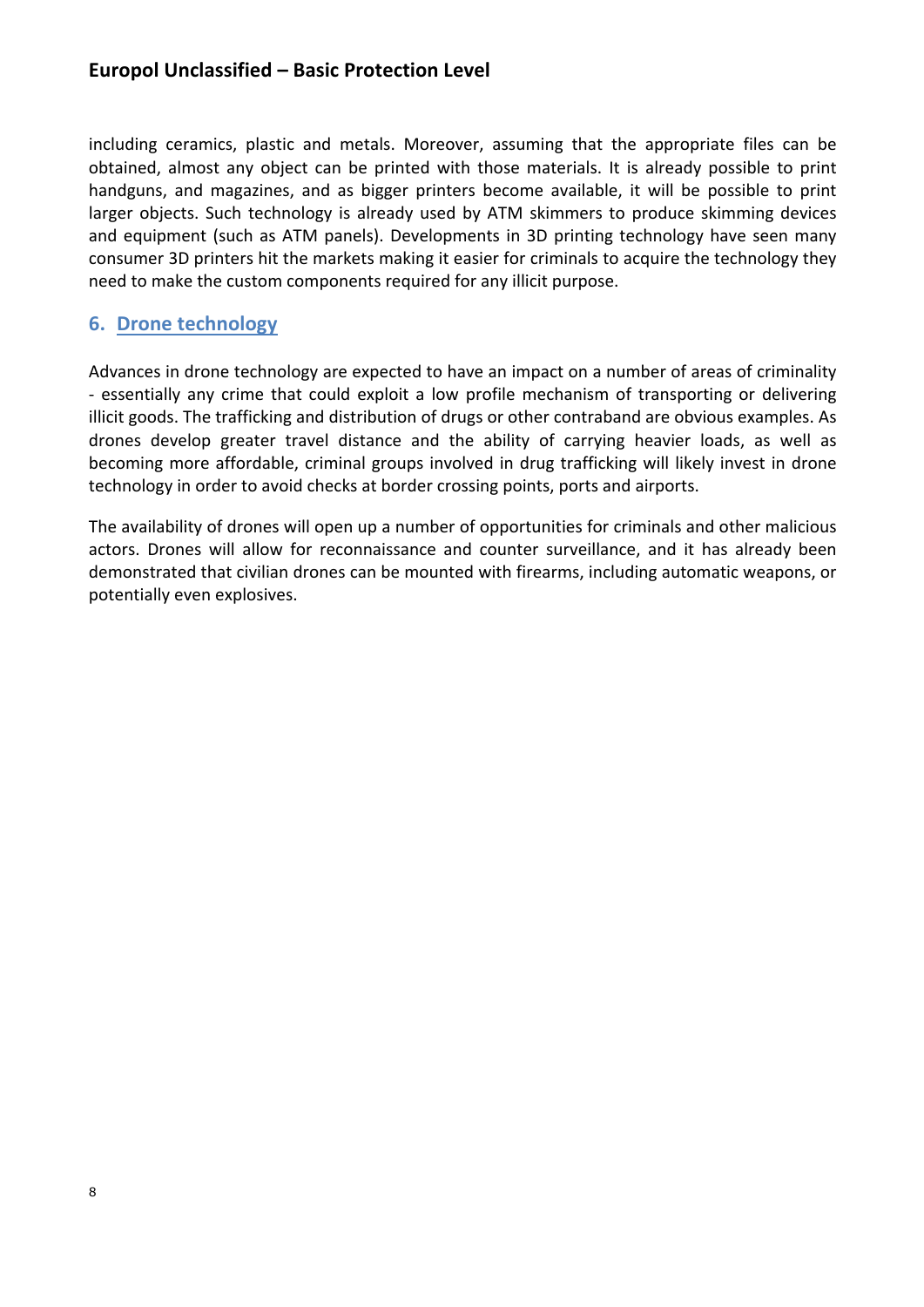## **7.** The law enforcement response

It is clear that that any developments in the use of technology by criminals must be matched and countered by an appropriate and effective law enforcement response. There is an obvious challenge here for law enforcement to not only keep pace with new technological developments, but with emerging crimes and a continually changing threat landscape.

Cybercrime, as a relatively new crime area, is a good example of this, and poses many challenges peculiar to that crime area. Attribution – determining who is behind an attack, and where they globally are located, is especially challenging, particularly in an environment where cybercriminals share tactics and tools with malicious actors with other motivations, such as hacktivist or nation state actors. Furthermore, many aspects of cybercrime are developing rapidly, requiring specific expert knowledge and the use of cutting-edge investigative techniques and advanced digital forensic tools.

In order for law enforcement to effectively fight technology-enabled crime, it must of course embrace technology itself. Technology can also be a significant aid to law enforcement authorities in the fight against serious and organised crime, often using the very same technology abused by criminals. For example, mapping and geo-location tools have proved to be invaluable for planning and co-ordination during large events such as public protests, especially if combined with other technologies such as drones and social media monitoring on the internet. Developments in artificial intelligence and machine learning could have significant benefits when considering predictive policing software, or the processing of the increasing volumes of (big) data that potentially arise from modern police investigations.

Naturally, the use of such technology by law enforcement has considerable resource implications, not just in gaining access to or ownership of the technology in question, but in ensuring that adequate training is available to capitalise on the technology. A harmonised and co-ordinated approach towards training and capacity building across the EU is therefore essential.

Many aspects of the criminal abuse of technology are out with the implicit remit of law enforcement, and instead lie with regulators and policy makers. This applies to issues such as encryption, or the commercial availability and use of drones. Emerging technology fields such the Internet of Things (IoT) for example, have resulted in the creation of new legal, policy and regulatory challenges, and demand cooperation between different sectors as well as different stakeholders. In such discussions, it is essential for law enforcement to have a voice, and to provide guidance and recommendations regarding the needs and requirements of law enforcement in order to be able to continue effectively combatting crime where these technologies are involved.

Combatting crime however is not something law enforcement can or should shoulder alone. A critical factor for success is therefore to develop working relationships with private industry and academia. Industry and academia often have access to data, resources, technology and expertise that is simply unavailable to law enforcement. Moreover, they are often willing partners, particularly when a threat affects their industry. An excellent example of this are Europol's Global Airport Action Days that target fraudsters travelling on tickets bought using compromised